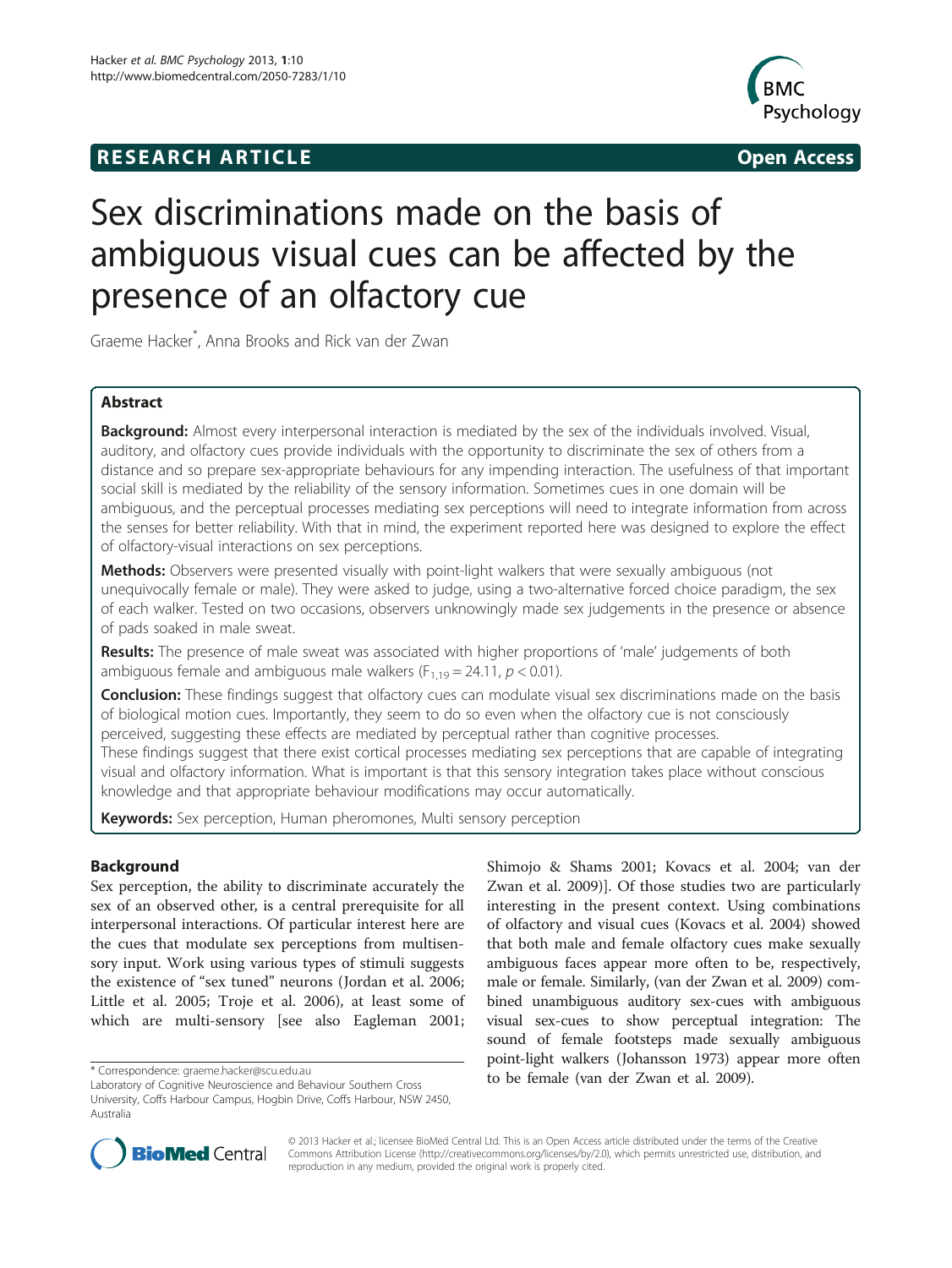Two similarities between those two studies immediately are apparent. Both paired visually ambiguous sex cues with a cue from a second modality that was both sexually unambiguous and consciously perceived. For example, (Kovacs et al. [2004](#page-5-0)) presented volatile sex hormone-like steroids, androstadienone and estra-tetraen-ol, mixed into a scented paste, caused observers to resolve sexually ambiguous faces into specific sex categories. While the classification of these olfactory stimuli as human pheromones is still only supposition, androstadienone did shift observer's perceptions of sexually ambiguous faces such that they more often were judged to be male. Similarly, estra-tetraen-ol caused observers more often to perceive sexually ambiguous faces as female. Those observations were interpreted as showing that observers could use an unambiguous olfactory sex cue to resolve ambiguity in a visual cue to give rise to unambiguous sex perceptions (Kovacs et al. [2004](#page-5-0)).

In much the same way, van der Zwan et al. ([2009](#page-5-0)) used auditory representations to shift observer's visionbased perceptions of sexually ambiguous point-light walkers (Johansson [1973](#page-5-0)). van der Zwan et al. ([2009\)](#page-5-0) developed an auditory walking sequence (a series of footfalls) that observers reliably rated as sounding female. They went on to show, using an aftereffects paradigm, that when that auditory walking sequence was paired with a sexually ambiguous visual walker, observers would subsequently report that walker to be male. Those data too were interpreted as evidence that observers confronted with visually ambiguous sex information could use an unambiguous and consciously perceived cue from another modality to resolve perceived sex.

While there is precedent for auditory cues affecting visual perceptions (van der Zwan et al. [2009\)](#page-5-0) the capacity for neural processes to use olfactory cues to resolve visual ambiguities is less well understood. To that end, a discussion of the level at which olfactory/visual interactive processing might occur can provide some insights. For example, the capacity for combined stimuli to induce aftereffects has been taken as evidence of true perceptual integration (Ernst & Bülthoff [2004](#page-5-0); Ernst [2006](#page-5-0)). Similarly, the capacity for sub-threshold stimuli mutually to influence resulting perceptions can be interpreted as evidence that the processes by which that integration occurs are perceptual rather than, say, cognitive.

With that in mind, the experiment reported here was designed to further explore the nature of olfactory-visual interactions. A number of studies have shown that olfactory cues, even when they are not consciously perceived, can affect physiological processing and behaviours (Li et al. [2007;](#page-5-0) Lundstrom et al. [2003;](#page-5-0) Lundstrom & Olsson [2005\)](#page-5-0). To our knowledge, what has not previously been shown is whether sub-threshold olfactory cues can be used to mediate sex perceptions and specifically, visual sex perceptions in the same way. Thus, the aim of this experiment was to determine whether a subthreshold olfactory sex cue could affect perceptions in the same way as such cues have been shown to affect mood and arousal. Specifically, this experiment tested the hypothesis that observers would more often judge visually ambiguous walkers to be male when performing the task in the presence of male sweat, compared to when the olfactory cue was absent. Further, we predicted they would do so even when not able to report the presence of the sweat odorant.

# Methods

#### **Participants**

20 participants (12 females & 8 males) aged between 18 and 50 ( $M = 27$ ,  $SD = 8$ ) were recruited from Southern Cross University (Coffs Harbour) campus. Participants were naive to the aims of the experiment. Participants had normal to corrected vision, none were anosmic, and none were ill at the time of testing. Informed written consent was obtained from all participants prior to experimentation. This study was conducted in compliance with the Helsinki Declaration and was approved by the Human Research Ethics Committee of Southern Cross University ECN-10-138.

# **Materials**

Participants were seated in front of a Dell Trinitron flatscreen monitor at a viewing distance of 57 cm in an unlit, sound-attenuated testing cubicle. Data was collected on a Pentium 4 processor. The display resolution of the monitor was set to  $1,024 \times 768$  pixels, it was calibrated for luminance, and had a refresh rate of 100 Hz at 32 bit colour resolution. Participant responses were recorded using a Microsoft Wireless Multimedia Keyboard 1.0A. Participants signalled their responses ("male" or "female") using the "m" and "z" keys, counter-balanced across participants.

# Visual stimuli

PointLightLab (v4.0.13) custom-written software was used to generate the visual stimuli. The point-light walker stimuli used here were derived from examples of walkers taken from the gender-continuum developed by Troje ([2002;](#page-5-0) Troje [2008](#page-5-0)). Detailed methods describing how the walkers of which that continuum is composed were created have been provided elsewhere (Troje [2008](#page-5-0)). In summary: Increments along the gender continuum were obtained first by integrating the gaits of 50 female and 50 male walkers. Then, using linear classifiers derived from the female and male subsets respectively, standard deviations from the mathematically average walker (represented as 0) were calculated to create walkers that were more female (increments below 0 on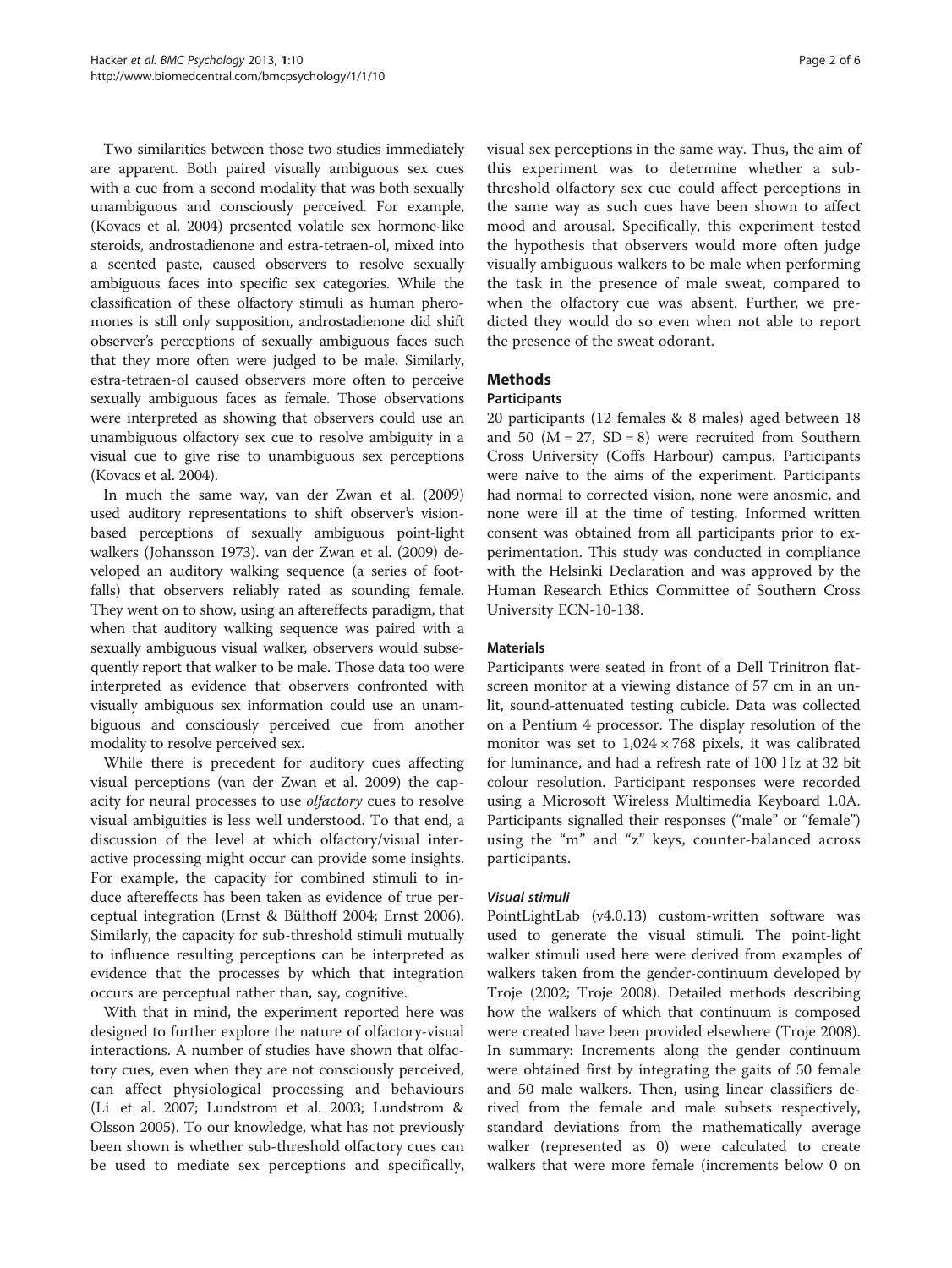the continuum) and more male (increments above 0). Thus, increment 0 is the statistically neutral walker at the centre of the continuum and the statistical "sex" of each increment away from 0, both in the female and male directions along the continuum, was calculated.

Using PointlightLab to generate animated point-light walkers based on Troje's models this experiment used as test stimuli the most perceptually ambiguous female and male exemplars from that continuum. Pilot studies and other work from the laboratory had shown that on a 13 increment continuum, numbered from −6 (extreme female walker) to +6 (extreme male walker), the walkers at the −1 and 0 positions are most often judged as being the most sexually ambiguous. As noted above, the 0 walker is the statistically neutral walker. Observers typically report the 0 walker as looking slightly male (congruent with the so-called male-bias observed for point-light walkers: (Troje [2008](#page-5-0)); and for faces: (Davidenko [2007\)](#page-5-0)) and so it was included here as a test stimulus because it represented to most ambiguous walker with perceptually male characteristics. This stimulus will be, here, described as the "ambiguous male" walker. The −1 walker on the continuum, the first walker with any female characteristics, is typically the increment closest to the perceptually neutral point on Troje's continuum (van der Zwan et al. [2009](#page-5-0); Troje [2008](#page-5-0)). In contrast to the 0 walker, this walker typically is reported by observers to look slightly female. It was included as a test stimulus here because it is the most ambiguous walker to carry slightly female characteristics. This stimulus will be, here, described as the "ambiguous" female" walker.

Both the ambiguous male and the ambiguous female walkers were constructed using 15 white points defining the major joints of a human actor (wrists, elbows, shoulders, centre sternum, hips, middle pelvis, knees, ankles) plus three additional reference points (centre sternum, centre pelvic, and head). Each walker was presented on a black background. Walkers were orientated on the frontal plane so as to face away/towards the observer (direction-of-facing is, in objective terms at least perfectly ambiguous, but see also (Schouten et al. [2010\)](#page-5-0)). Each walker was shown in motion, walking as if on a treadmill (they neither loomed nor receded). Each dot of which the models were composed subtended a visual angle of 0.3° and the PLWs stood 20.5° visual angle high and 6.5° wide. To reduce the ability of participants to monitor just a single spatial location PLWs were on each presentation positioned randomly within a pre-assigned region of uncertainty (a square  $10^{\circ} \times 10^{\circ}$  visual angle).

Trials containing target stimuli had interspersed between them presentations of distractor walkers, each sexually unambiguous. Distractor walkers were constructed

using exactly the same methods as the target stimuli but were chosen from more extreme locations on Troje's ([2002](#page-5-0); Troje [2008](#page-5-0)) continuum to ensure they were not sexually ambiguous. Female and male distractors occurred with equivalent frequency. The target/distractor ratio was 0.22.

# Olfactory stimuli

Lundstrom and Olsson ([2005\)](#page-5-0) demonstrated that congruency between the environment and a pheromone-like chemosensory cue is important for behavioural effects to be conveyed via olfaction. Because there was only one male experimenter running the trials it was decided that using a female chemosensory cue (sweat) could be confounded by the overall conditions. For this reason congruency between the environment (male experimenter) and the olfactory cue used was maintained and only male sweat was used.

The criteria and donor requirements for sweat collection were based on methods used by Zhou and Chen ([2009](#page-5-0)). Fresh sweat samples were collected each day of testing in order to minimise bacterial growth and the consequent odour. Each time, samples were taken from two of three possible donors using cotton pads taped under the arms and to the abdomens of the male donors while they exercised (running or cycling for 40 – 60 mins). For 24 h prior to collection, donors avoided consuming foods known to add odorants to sweat (eg garlic, chilli, asparagus). For that same period they abstained from having sex, and from applying deodorants or strong scented soaps. All male sweat donors were healthy adults with no medical conditions and were taking no medications. Donors were also required to be available to participate for the duration of the study.

Fifteen minutes before testing commenced the sweatsoaked cotton pads were collected and placed into an opaque plastic bowl that was then placed in the testing cubicle behind the computer monitor, 80-100 cm from the participant. The container was placed out of the direct line-of-sight of the participant to avoid potentially priming participants as to the purpose of the experiment. Sweat pads from more than one donor always were combined to avoid the possibility of interactions between an individual donor and participants.

# Procedure

Participants completed the sex-discrimination task on two separate occasions: Once for the non-olfactory condition (no sweat cue) and once with the olfactory (sweat) cue present. On all occasions participants were kept naïve as to the nature of the experiment, specifically that it included an olfactory manipulation. The order of the two conditions was counter-balanced across participants.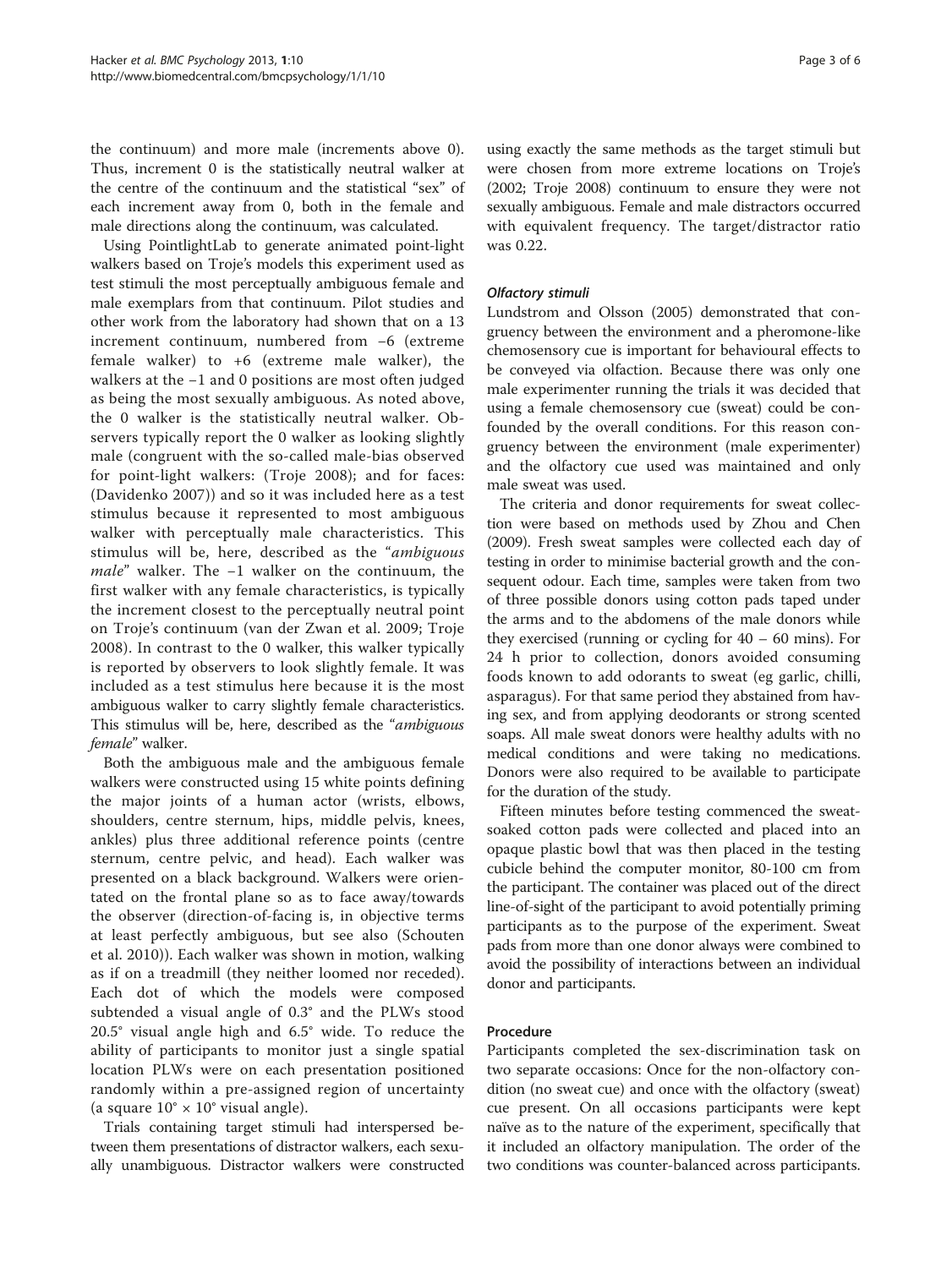Upon arrival at the laboratory participants were asked to sit in front of a computer screen in an unlit cubicle. Lundstrom and Olsson ([2005](#page-5-0)) previously have reported that some effects are contingent on social context and that effects mediated by male olfactory cues are most effective when the experimenter is male. For that reason a male experimenter was used on all occasions. Having given instructions and answered any questions the experimenter immediately left the testing cubicle and closed the door. The experimenter then monitored proceedings using a slave monitor in an adjacent room. Presentation protocol comprised a 3 second blank grey pre-stimulus screen followed by a 1000 msec presentation of a walker (one complete 2-step walking cycle). Participants recorded their response in a post-stimulus 5 second interval. Participants completed on each occasion two blocks of trials, each composed of 11 different walkers (2 target walkers, 9 distractors) each repeated 5 times. Participants were given a short break between blocks of trials.

Having completed their first session participants arranged to return, a week later, for a second testing session where the procedures were repeated. The olfactory cue was present at only one session but on all occasions identical plastic containers to the one in which pads were stored was in place behind the computer monitor – a measure implemented (in spite of participants' naivety to the olfactory manipulation) to provide the most stringent possible control across conditions.

After the second testing session participants were debriefed without being told of the aim of the experiment or of the presence or otherwise of the olfactory

cue. All were questioned, during debriefing, about their visual, auditory, temperature, and olfactory experiences as an observer. No participant reported any awareness of unusual odours or odorants in the testing room.

#### Results

The mean performance for each participant on each condition was calculated as the average of the 10 separate presentations of each target stimulus (ambiguous female, ambiguous male, for both olfactory and nonolfactory conditions). We found no differences between female and male observers, and no order effects so data were collapsed across participants for each conditions and means and standard errors calculated (Figure 1). As those data show, the mean proportion of times the ambiguous female walker, in the absence of the olfactory cue, was judged to be "male" was  $0.17 \pm 0.04$ . The mean proportion of times the ambiguous male was judged, in the absence of olfactory cues, to be male was  $0.61 \pm 0.05$ . Both proportions increased in the presence of the olfactory cue: In the presence of male sweat the mean proportion of times the ambiguous female walker was judged to be male was  $0.25 \pm 0.05$ , an increase of 8%. Similarly, the mean proportion of times the ambiguous male was judged to be male increased, in the presence of the olfactory cue, to  $0.71 \pm 0.05$ , an increase of 10%.

An analysis of variance for repeated measures on two factors revealed that there were significantly more "male" responses made for the ambiguous male walkers than for the ambiguous female walkers  $(F_{1,19} = 24.11, p < 0.01)$ . Importantly, the presence of the male sweat olfactory cue significantly increased the proportions of "male" responses



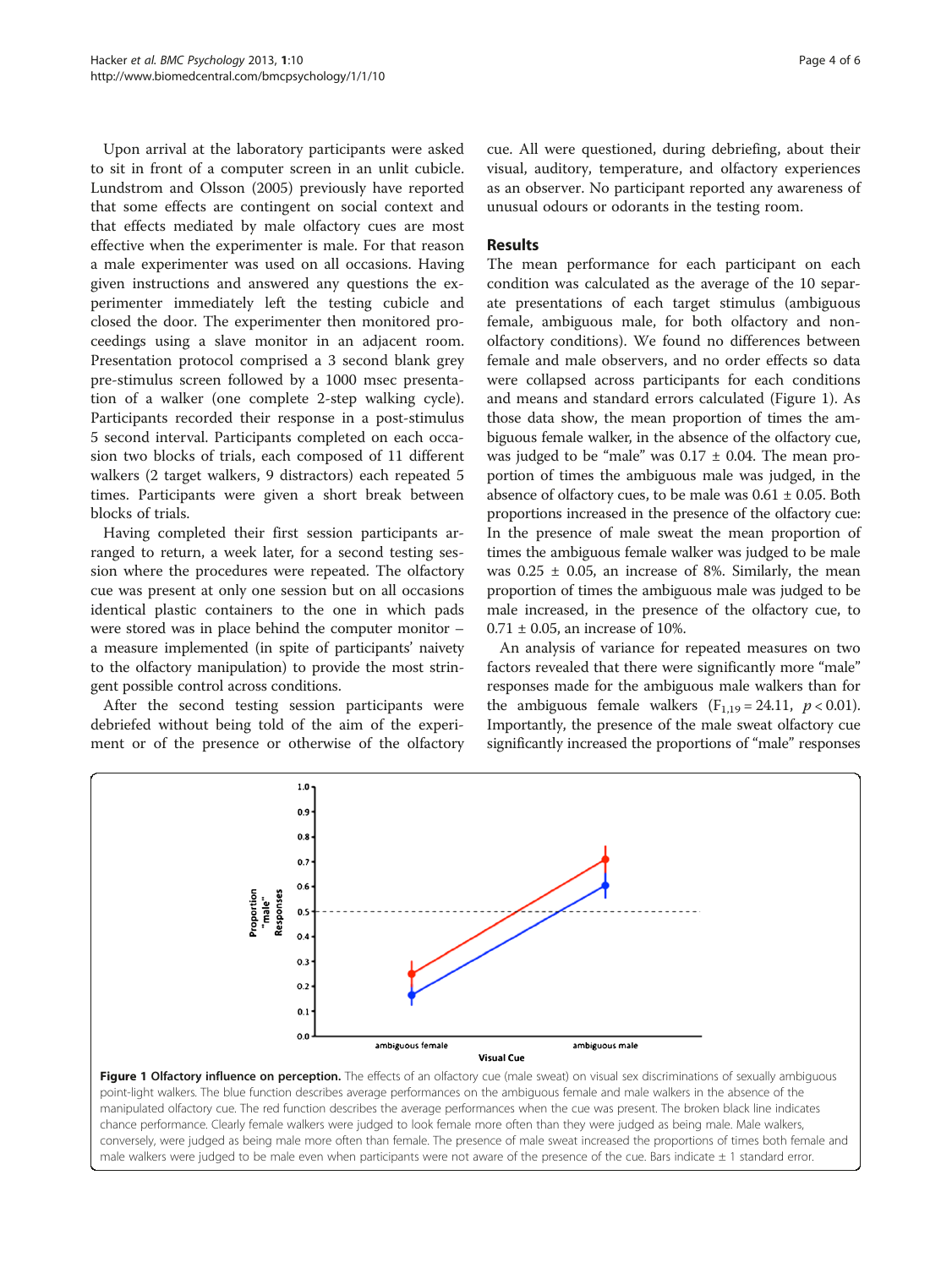for both ambiguous female and ambiguous male walkers  $(F<sub>1,19</sub> = 3.10, p < 0.05)$ . There was no significant interaction between the two variables ( $F_{1,19} = 0.11$ ,  $p > 0.05$ ). That is, and as predicted, these data provide evidence that the presence of male sweat increased the proportions of times observers judged ambiguous walkers to be male. This suggests the odorant influenced participants' resolution of visual ambiguities when determining the sex of the walkers they were observing.

No participant indicated any awareness of the olfactory cue: Not one individual, during debriefing, noted the presence of any smells at all. As such the olfactory cue was at the very least non-salient (and perhaps, although it cannot categorically be stated, sub-threshold). That observation represents an important difference between this experiment and earlier work. It suggests a remarkable ability to exploit even those sensory cues of which observers are not consciously aware to resolve ambiguities inherent in other sensory domains.

# **Discussion**

The general aim of this experiment was to determine whether an olfactory sex cue that is not consciously perceived would affect perceptions in the same way as supra threshold olfactory cues have been shown to affect mood and arousal. Specifically, the experiment reported here tested the hypothesis that olfactory cues contained in male sweat would be used, by observers, to mediate sex perceptions of sexually ambiguous walkers. Sexually ambiguous point-light walkers were presented to observers who had to discriminate each as either female or male and observers made their judgements both in the presence and in the absence of male sweat. The data show that even though participants were unaware of changes in the olfactory landscape, the presence of male sweat systematically influenced (increased) the proportions of times observers judged sexually ambiguous walkers to be male.

A number of important implications arise from these data. First, they extend existing reports that in perceptually ambiguous environments olfactory cues can mediate other-modality perceptions (Kovacs et al. [2004](#page-5-0); Zhou & Chen [2009;](#page-5-0) Mujica-Parodi et al. [2009\)](#page-5-0) into the realm of sex perception. Based on the importance of that social skill - one that underpins almost every imaginable interpersonal interaction (Stangor et al. [1992](#page-5-0)) – the observation that multimodal processing is involved is perhaps unsurprising: Even the most reliable cue sometimes will contain ambiguity (as demonstrated with the visual stimuli used here) and the ability to resolve ambiguities in one sense with information from another maximises the advantage conveyed by the mechanisms using those cues. Accordingly, multimodal integration has so far been evidenced in relation to a number of socially relevant tasks (see for example (Ernst [2006](#page-5-0); Bresciani et al. [2008\)](#page-5-0)). Yet there has not previously been any demonstration of the capacity for human observers to integrate olfactory information into perceptions of sex based on visual biological motion cues. The present data provide preliminary evidence consistent with the suggestion that perceptions of visually ambiguous gaits can be integrated with olfactory cues (in this case those contained in male sweat) to change the quality of visually perceived sex.

The demonstration that even olfactory cues that are not consciously perceived can influence visual perceptions adds an additional element. A number of behaviours are affected by sub-threshold concentrations of some active olfactory cues (Lundstrom et al. [2003;](#page-5-0) Bensafi et al. [2003](#page-5-0); Wyart et al. [2007](#page-5-0)), but here for the first time is evidence that such effects occur in relation to sex processing from biological motion cues. Such a finding has its own important implications. Specifically, it is in keeping with the proposition that the integration of multimodal sex cues takes place at a perceptual rather than cognitive level; that the mechanisms via which integration is achieved operate automatically. The suggestion that such processes are perceptual, and so might be thought of as requiring no conscious effort by the observer, is novel with respect to olfactory/visual sex cues, but has precedent in literature relating to other multimodal cue combinations (see for e.g. (van der Zwan et al. [2009](#page-5-0))).

That there are in place neural processes that subserve the perceptual integration of olfactory and visual cues gives rise to a number of further possibilities. It may be, for example, that that the sex perception mechanisms mediating the effects reported here reflect cue-invariant mechanisms integrating olfactory and visual cues to sex. As noted above, however, those processes and their neural loci as yet remain unclear. Bayesian Decision Theory has been shown to be useful for modelling the interactions between senses and experience that give rise to perceptions and there is some evidence that Bayesian decision theory can equally well be applied to the integration of olfactory with visual cues (Shankar et al. [2010](#page-5-0)). The real advantage of that approach is that, using Bayesian techniques, it is possible to separate out behavioural effects attributable to probability summation from effects attributable to real perceptual integration. That is, the presence of cues simultaneously in two sensory domains (here a cue in the olfactory domain presented simultaneously with one presented in the visual domain) increases the likelihood through a process of summation: Each stimulus gives rise to a certain probability of a response and the two cues together mean those two probabilities add. However, real sensory integration, or perceptual binding such that the cues in each domain are perceived as coming from a single source, give facilitatory effects above those of simple cue summation. To